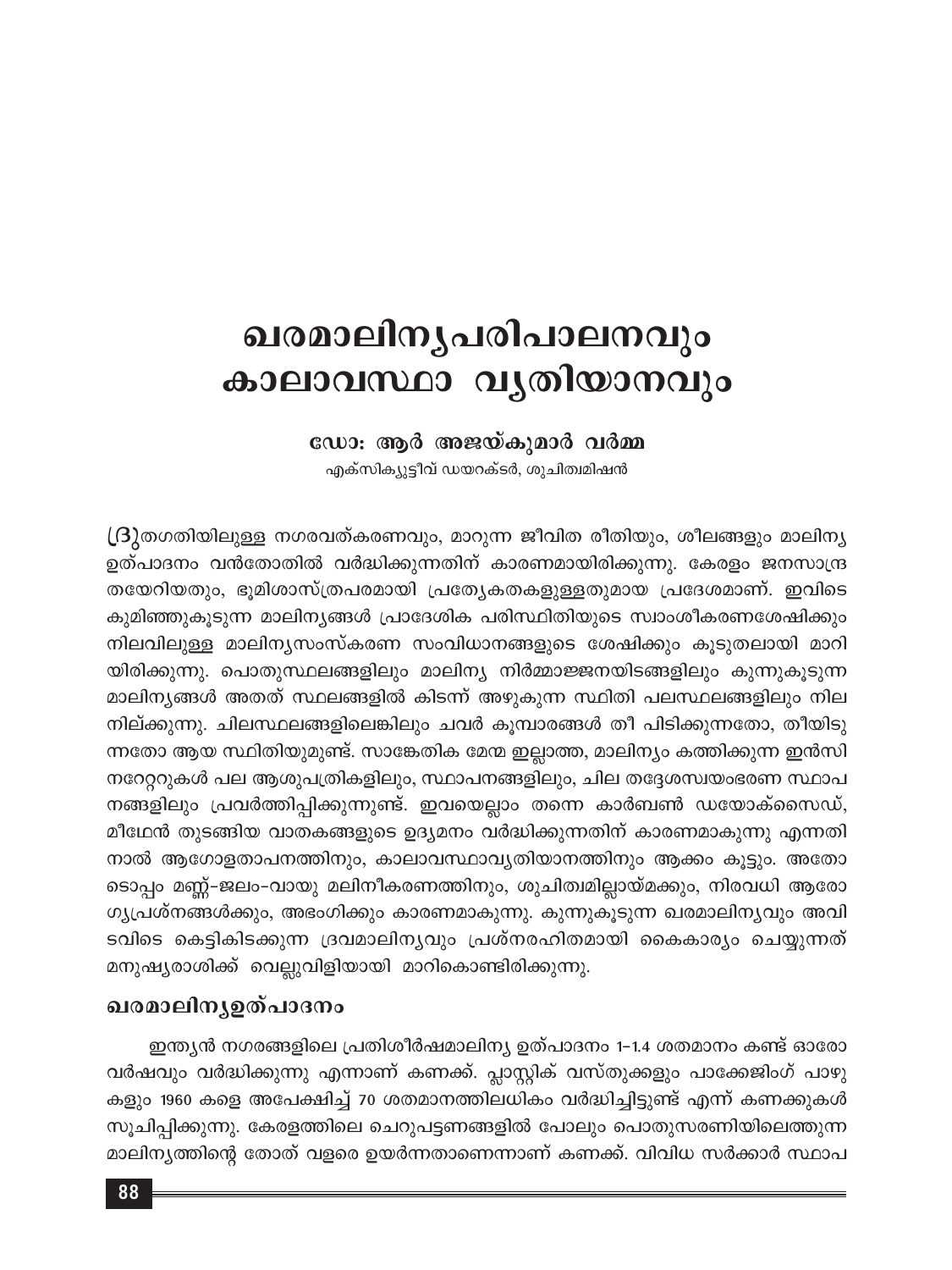നങ്ങളും സർക്കാരിതര സംഘടനകളും നടത്തിയ പഠനങ്ങൾ സമാഹരിച്ച് തയ്യാറാക്കിയ കേരളത്തിലെ മാലിന്യ ഉത്പാദനത്തിന്റെ ചിത്രം പട്ടിക - 1 ൽ കാണുക.

|                     |                                                           | 2001                                                         | 2006                                                      |                                                              |
|---------------------|-----------------------------------------------------------|--------------------------------------------------------------|-----------------------------------------------------------|--------------------------------------------------------------|
| മേഖല                | പ്രതിശീർഷ<br>മാലിന്യ<br>ഉത്പാദനം<br>ഗ്രാം/വൃക്തി<br>/ദിനം | ദിനംപ്രതി<br>ഉത്പാദിപ്പി<br>ക്കുന്ന<br>മാലിന്യം<br>(ടൺ/ദിനം) | പ്രതിശീർഷ<br>മാലിന്യ<br>ഉത്പാദനം<br>ഗ്രാം/വൃക്തി<br>/ദിനം | ദിനംപ്രതി<br>ഉത്പാദിപ്പി<br>ക്കുന്ന<br>മാലിന്യം<br>(ടൺ/ദിനം) |
| 5 കോർപ്പറേഷൻ        | 435                                                       | 1069                                                         | 465                                                       | 1183                                                         |
| 53 മുനിസിപ്പാലിറ്റി | 250                                                       | 683                                                          | 268                                                       | 758                                                          |
| 999 ഗ്രാമപഞ്ചായത്ത് | 175                                                       | 4126                                                         | 187                                                       | 4565                                                         |
| ആകെ                 |                                                           | 5878                                                         |                                                           | 6506                                                         |

പട്ടിക - 1 കേരളത്തിലെ മാലിന്യ ഉത്പാദനം (ടൺ/ദിനം)

മുൻകാലങ്ങളിൽ പ്ലാസ്റ്റിക് തുടങ്ങിയ അജൈവമാലിനൃങ്ങൾ കുറവായിരുന്നു എന്ന തിനാൽ നഗരങ്ങളിൽനിന്നുള്ള ഖരമാലിന്യം കാർഷിക മേഖലയിൽ വ്യാപകമായി ഉപ യോഗപ്പെടുത്തിയിരുന്നു. ജൈവവിഘടനം സംഭവിക്കാത്ത മാലിനൃങ്ങൾ വർദ്ധിച്ചതോടെ മുനിസിപ്പൽ മാലിന്യങ്ങൾ കൃഷിക്കുപയോഗിക്കുന്ന രീതി ഒട്ടൊക്കെ ഇല്ലാതായി എന്നു കാണാം. എന്നാൽ ഒരു പ്രദേശത്തുണ്ടാകുന്ന മാലിനൃങ്ങളത്രയും ശേഖരിക്കുന്നതിനും സംസ്കരിക്കുന്നതിനുമുള്ള ശേഷി നമ്മുടെ നഗരങ്ങളിലില്ല എന്നതുമാത്രമല്ല അത്തര ത്തിൽ പൂർണ്ണമായും കേന്ദ്രീകൃതമായ സംവിധാനത്തിന്റെ ശേഷി അടിക്കടി ഉയർത്തു ന്നതും പ്രവർത്തിപ്പിക്കുന്നതും ദുഷ്കരവുമാണ്. ഈ പശ്ചാത്തലത്തിൽ പൊതുസ്ഥല ങ്ങളിലും, നിരത്തുകളിലും മാലിന്യനിർമ്മാർജ്ജനയാഡുകളിലും മാലിന്യം കുന്നുകൂടുന്ന സ്ഥിതി രൂക്ഷമാണ്. മാലിനൃസംസ്കരണ സംവിധാനം സ്ഥാപിക്കുന്നതിന് പര്യാപ്ത മായ സ്ഥല ലഭ്യതകുറവ് കേരളത്തിലെ ഒരു പ്രധാന പ്രശ്നമാണ്. ഉണ്ടാകുന്ന മാലിന്യ ങ്ങളധികവും ജൈവമാലിനൃമായതിനാൽ അവ പെട്ടെന്ന് അഴുകുന്നതിനാലും താമസംവിനാ സംസ്കരണത്തിന് വിധേയമാക്കേണ്ടതുണ്ട്. 140 ലധികം ദിവസങ്ങൾ മഴ ലഭിക്കുന്ന പ്രദേശമെന്ന നിലയിലും നഗര-ഗ്രാമ തുടർച്ചയുടെ പ്രത്യേകതയും മാലിന്യ സംസ്കരണത്തിന്റെ സങ്കീർണ്ണത വർദ്ധിപ്പിക്കുന്നു.

## കാലാവസ്ഥാ വൃതിയാനവും ഖരമാലിനൃസംസ്കരണവും

ഇന്ധനമുൾപ്പെടെ വിവിധവസ്തുക്കൾ കത്തിക്കുന്നതു മൂലമുണ്ടാകുന്ന കാർബൺ ഡയോക്സൈഡ്, ജൈവ വസ്തുക്കൾ അഴുകുമ്പോഴുണ്ടാകുന്ന മീഥേൻ, രാസവളപ്ര യോഗത്താലുണ്ടാകുന്ന നൈട്രസ് ഓക് സൈഡ് തുടങ്ങിയ ഹരിതഗൃഹവാതകങ്ങൾ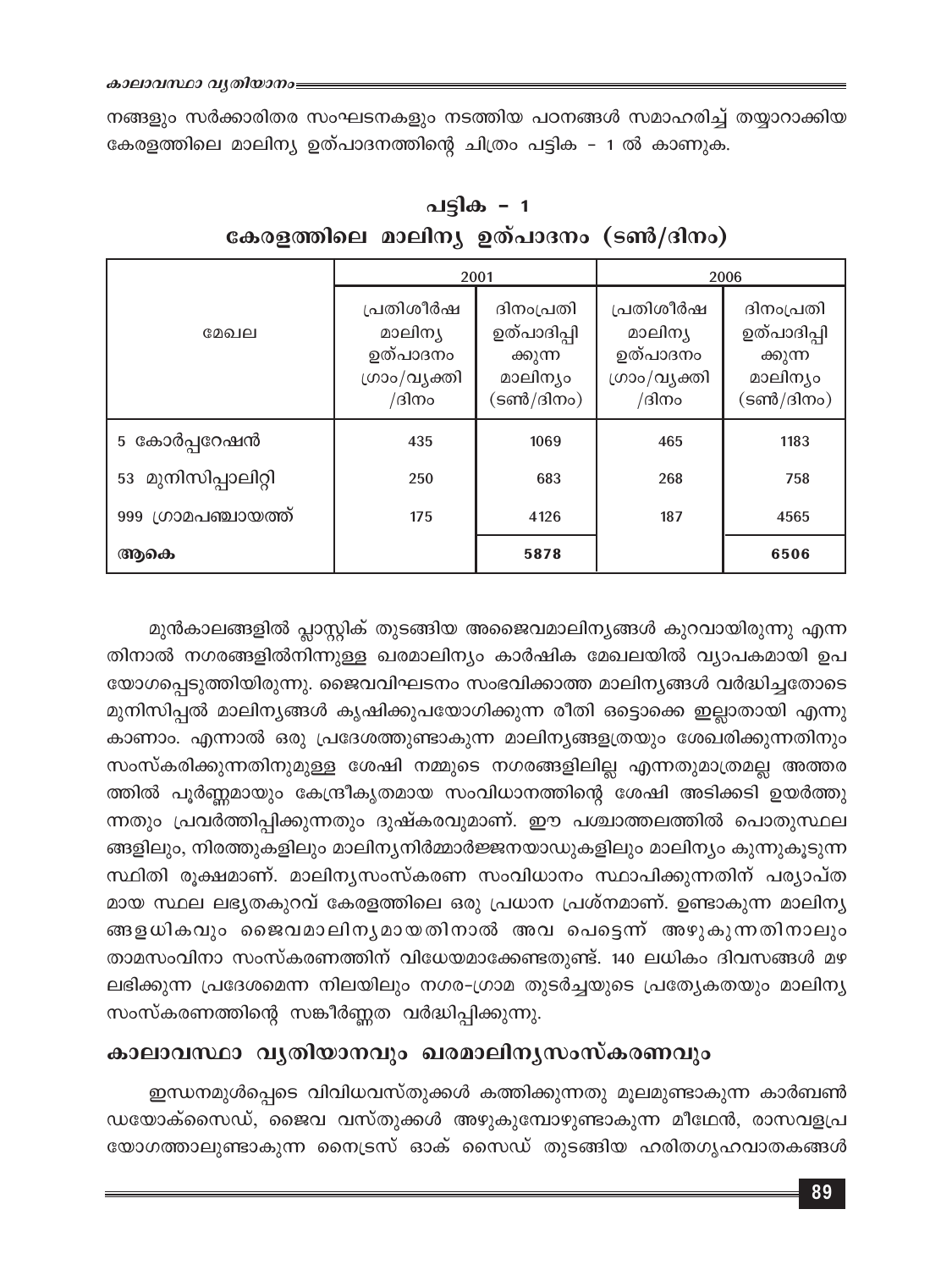അന്തരീക്ഷതാപനിലഉയർത്തുന്നതിന് കാരണമാകുന്നു. ഉയരുന്ന അന്തരീക്ഷതാപനില, ക്രമംതെറ്റിയമഴ, ലോകത്തിന്റെ വിവിധഭാഗങ്ങളിൽ വീശിയടിക്കുന്ന കൊടുങ്കാറ്റ് ഇവ കാലാവസ്ഥാ മാറ്റത്തിന്റെ സൂചനകൾ നൽകുന്നു. കഴിഞ്ഞ ഒരു നൂറ്റാണ്ടിൽ ഭൗമോപരി തലത്തിലെ ശരാശരി താപനില ഏകദേശം 0.74°C ഉയർന്നു എന്നും, 21-ാം നൂറ്റാണ്ടിൽ ആഗോളതാപനില 1.4 - 5.8°Cവരെ വർദ്ധന രേഖപ്പെടുത്തുമെന്നുമാണ് ശാസ്ത്രപഠന ങ്ങൾ വെളിപ്പെടുത്തുന്നത്. ഇതിന്റെ ഫലമായി ഉണ്ടാകുമെന്ന് പ്രവചിക്കപ്പെട്ടിട്ടുള്ള മഞ്ഞു രുകലും, സമുദ്രജലവിതാന വർദ്ധനയും വൻപാരിസ്ഥിതിക ആഘാതം ഉണ്ടാക്കാൻ പര്യാ പ്തമാണ്.

ഹരിതഗൃഹവാതകങ്ങളുടെ, കാർബൺ ഡയോക്സൈഡിനു സമാനമായി ഉദ്വമനം പരിശോധിച്ചാൽ 80.5 ശതമാനം കാർബൺ ഡയോക്സൈഡും, 17.5 ശതമാനം മീഥേ നും, 2 ശതമാനത്തിൽ താഴെ നൈട്രസ് ഓക്സൈഡുമാണെന്നാണ് ഏകദേശ കണക്ക്. കാർബൺ ഡയോക്സൈഡ് ഉദ്വമനത്തിന്റെ പ്രധാന സ്രോതസ്സ് ഇന്ധനങ്ങൾ കത്തിക്കു ന്നതാണെങ്കിലും മാലിനൃങ്ങൾ കത്തിക്കുന്നതും, ഇൻസിനറേറ്റർ പ്രവർത്തിപ്പിക്കുന്നതും കാണാതിരിക്കാനാവില്ല. കാർഷികമണ്ണും, നെൽപാടങ്ങളും, തൊണ്ടഴുക്കലും മീഥേൻ ഉദ്വമനത്തിന് കാരണമാകുന്നു എങ്കിലും ഈ വാതകത്തിന്റെ 75 ശതമാനവും അഴുകുന്ന മാലിന്യം കാരണമുണ്ടാകുന്നു എന്നാണ് കണക്ക്. ഒരു ടൺ മുനിസിപ്പൽ ജൈവമാലിന്യം 56 കിലോ ഗ്രാം മീഥേൻ വാതകം ഉദ്വമിക്കും. രാസവള ഉപയോഗം മൂലം കാർഷിക മണ്ണിൽ നിന്ന് നിർഗ്ഗമിക്കുന്ന നൈട്രസ് ഓക്സൈഡ് അളവിൽ കുറവാണെങ്കിലും ജൈവകൃഷി രീതിയിലുടെ ഒഴിവാക്കാവുന്നതാണ്. മീഥേന്റെയും, നൈട്രസ് ഓക് സൈഡി ന്റേയും ആഗോളതാപനശേഷി കാർബൺ ഡയോക്സൈഡിനെ അപേക്ഷിച്ച് യഥാക്രമം 21 മടങ്ങും 311 മടങ്ങും കൂടുതലാണെന്നത് ശരിയായ മാലിനൃപരിപാലനത്തിന്റെ പ്രസക്തി വർദ്ധിപ്പിക്കുന്നു.

#### അനുയോജന സമീപനം

ആഗോളതാപന വർദ്ധനയും കാലാവസ്ഥാ വ്യതിയാനപ്രതിഭാസവും ഇന്ന് ശാസ്ത്ര സമൂഹം പൊതുവെ അംഗീകരിക്കുന്നു. ഇതു സംബന്ധിച്ച പ്രവചനങ്ങൾക്കനുസൃതമായ മാറ്റങ്ങൾ പ്രത്യക്ഷത്തിൽ അനുഭവപ്പെടാനും തുടങ്ങിയിരിക്കുന്നു. ആയതിനാൽ ഈ പ്രതിഭാസത്തോട് അനുയോജനം ചെയ്ത് മുമ്പോട്ടു പോകുന്നതിനുള്ള സമീപനം സ്വീക രിക്കേണ്ടതുണ്ട്. ആഗോളതാപനവും, കാലാവസ്ഥാമാറ്റവും മൂലമുണ്ടാകുന്ന ഭൗതിക-ജൈവ പരിണിതഫലങ്ങളും കുറയ്ക്കുന്നതിനുള്ള കർമ്മ പരിപാടികൾ നമ്മുടെ വിക സന പരിപ്രേഷ്യത്തിൽ സ്ഥാനം പിടിച്ചു വരുന്നുണ്ട്. അതോടൊപ്പം ആഗോളതാപനം കുറയ്ക്കുന്നതിനുള്ള ശ്രമമെന്ന നിലയിൽ ഹരിത ഗൃഹവാതകങ്ങളുടെ ഉദ്വമനം കുറക്കു ന്നതിനുള്ള നടപടികളും അടിയന്തിരമായി നടപ്പിലാക്കേണ്ടതാണ്. അനുയോജ്യമായ ഖരമാലിന്യപരിപാലന രീതികൾ വ്യാപകമായി നടപ്പിലാക്കുക എന്നത് ഇത്തരുണത്തിൽ അതൃന്താപേക്ഷിതമാണ്.

കേരളത്തെ സംബന്ധിച്ചിടത്തോളം മാലിന്യപരിപാലനവുമായി ബന്ധപ്പെട്ട പ്രശ്ന ങ്ങൾ പരിഹരിക്കുന്നതിന് നിരവധി അനുകൂല ഘടകങ്ങളുണ്ട്. ഇതിലൊന്ന് ചിലമേഖല കൾ കേന്ദ്രീകരിച്ചുള്ള പ്രവർത്തനത്തിലൂടെ മാലിന്യപരിപാലനക്ഷമത വർദ്ധിപ്പിക്കാമെ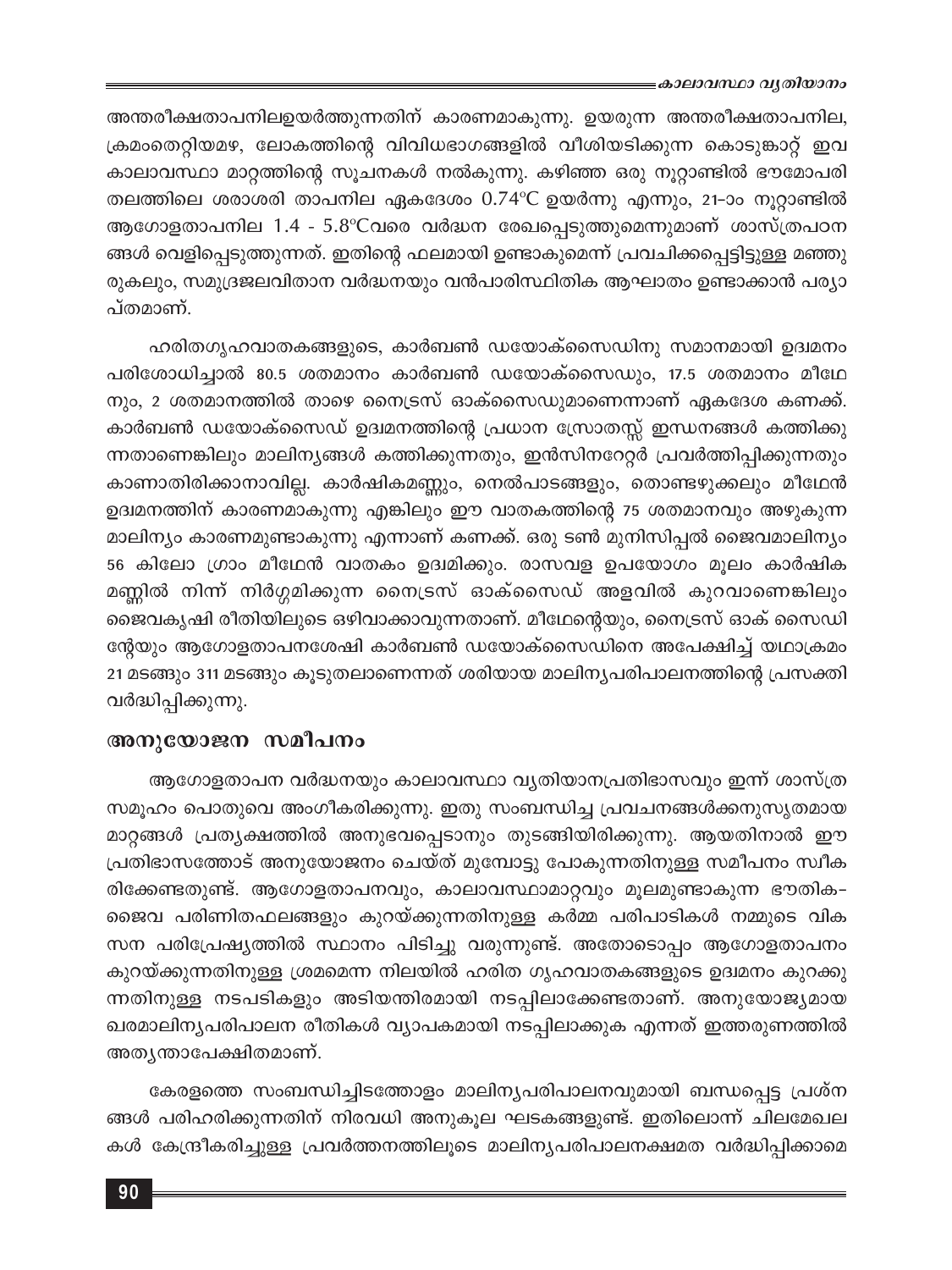ന്നതാണ്. കേരളത്തിലെ പ്രധാന മാലിന്യ സ്രോതസ്സുകളുടെ ചിത്രം പട്ടിക- 2 -ൽ കാണുക. ഗാർഹിക മേഖല, ഹോട്ടൽ, കല്ല്യാണമണ്ഡപങ്ങൾ, സ്ഥാപനങ്ങൾ, ചന്തകൾ ഇവ കേന്ദ്രീകരിച്ചുള്ള വികേന്ദ്രീകൃത മാലിന്യസംസ്കരണ സംവിധാനങ്ങൾ വ്യാപക മായി പ്രചരിപ്പിച്ചാൽ പൊതു സംവിധാനത്തിനുമേലുള്ള സമ്മർദ്ദം ലഘൂകരിക്കുന്നതിനും അവയുടെ കാര്യക്ഷമത വർദ്ധിപ്പിക്കുന്നതിനുമാകും.

#### പട്ടിക - 2

## നഗരങ്ങളിലെ പ്രധാനമാലിനൃസ്രോതസ്സുകളും മാലിന്യഉത്പാദനത്തിന്റെ ശരാശരി അളവും

| മാലിന്യസ്രോതസ്സുകൾ           | മാലിന്യ ഉത്പാദനത്തിന്റെ<br>ശരാശരി അളവ് $(\%)$ |  |
|------------------------------|-----------------------------------------------|--|
| 1. ഗാർഹികം                   | 49                                            |  |
| 2. വ്യാപാരസ്ഥാപനങ്ങൾ         | 10                                            |  |
| 3. ഹോട്ടൽ, കല്ല്യാണമണ്ഡലങ്ങൾ | 12                                            |  |
| 4. ചന്തകൾ                    | 6                                             |  |
| 5. സ്കൂൾ, പൊതുസ്ഥാപനങ്ങൾ     | 5                                             |  |
| 6. ആശൂപത്രികൾ                | $\mathfrak{p}$                                |  |
| 7. റോഡ് തൂത്ത്കൂട്ടുന്നവ     | 9                                             |  |
| 8. നിർമ്മാണമേഖല              | 6                                             |  |
| 9. അറവ്ശാലകൾ                 |                                               |  |
|                              |                                               |  |

കേരളത്തിലെ വാസരീതിയുടെ പ്രത്യേകതയായ ഒരു കുടുംബത്തിന് സ്വന്തം വീടും വളപ്പും എന്ന സ്ഥിതി ഓരോ വീട്ടിലുമുണ്ടാകുന്ന മാലിന്യങ്ങൾ അവിടവിടെതന്നെ ചില വുകുറഞ്ഞ രീതിയിൽ സംസ്കരിക്കുന്നതിനുള്ള സംവിധാനങ്ങളൊരുക്കുന്നതിന് പര്യാ പ്തമാണ്. ഈ ആശയം വ്യാപകമാകുന്നതോടെ തന്നെ പകുതിയോളം ജൈവമാലിന്യം സ്രോതസ്സിൽ തന്നെ സംസ്കരിക്കപ്പെടുന്ന രീതി നടപ്പിൽ വരും. ഇതിന് സഹായകമാ കുന്നതിനുതകുന്ന രീതിയിലാണ് കേരളത്തിലെ ഖരമാലിന്യഘടന എന്നതും ശ്രദ്ധിക്കേ ണ്ടതാണ്. കേരളത്തിലെ മുനിസിപ്പൽ ഖരമാലിന്യങ്ങളുടെ ഘടന പട്ടിക-3 ൽ കാണുക. നഗരങ്ങളിലുണ്ടാകുന്ന മാലിന്യങ്ങളിൽ തന്നെ 70-80 ശതമാനം ജൈവമാലിന്യങ്ങളാക യാൽ പരിസ്ഥിതി ആഘാതം കുറവുള്ള ജൈവ സാങ്കേതിക വിദ്യ ഉപയോഗപ്പെടുത്തി അവയെ സംസ്കരിക്കുന്നതിനും, സംസ്കരിച്ചെടുക്കുന്ന വസ്തുക്കൾ കാർഷിക-ഗാർഹിക ആവശ്യങ്ങൾക്ക് ഉപയോഗപ്പെടുത്തി നൈട്രസ് ഓക്സൈഡിന്റേയും കാർബൺഡയോക് സൈഡിന്റേയും ഉദ്വമനം കുറയ്ക്കുന്നതിനും സഹായിക്കും. ഇത് ആഗോളതാപനത്തെ കുറയ്ക്കുന്നതിന് സഹായിക്കും എന്നതിന് തർക്കമില്ല.